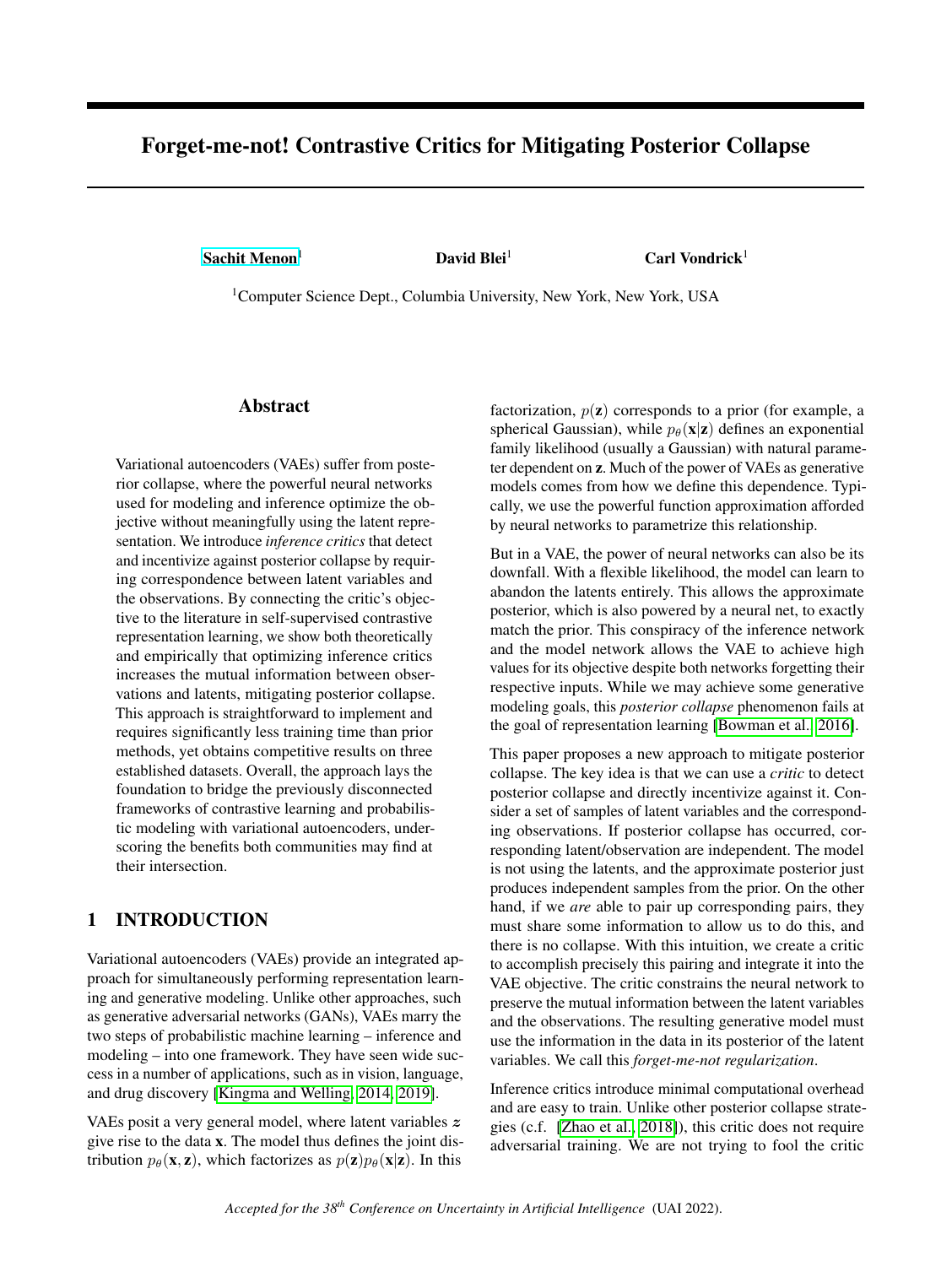

Figure 1: An illustration of the critic. On the left, we have the normal variational network mapping observations to variational parameters (distributions in green). On the right, we show a critic's task for a particular latent sample - it must determine which of the blue arrows marks a true pair.

and have it fail its task of distinguishing corresponding pairs (which would actually encourage posterior collapse). Rather, its loss serves as a regularization, biasing the VAE towards solutions where the latent meaningfully relates to its counterpart in observation space. Moreover, this approach avoids the practical difficulties posed by the 'KL annealing' trick [\[Bowman et al., 2016\]](#page-8-1), and it does not require multiple experiments to determine a hyperparameter schedule. By connecting the critic to the recent advances in selfsupervised contrastive learning [\[Oord et al., 2016\]](#page-9-1), we show both theoretically and empirically that the inference critic corresponds to increasing the mutual information between the samples and the latents.

Experimental results on three standard datasets (across text and image modalities) show that the inference critic provides a robust strategy for mitigating posterior collapse. The approach is also practical, requiring only minimal computational overhead to the standard VAE. It provides significant efficiency gains over established collapse mitigation strategies while achieving competitive performance.

Our contributions are summarized as: (i) We introduce forget-me-not regularization with inference critics, a self-supervised modification to standard VAEs that substantially reduces effects of posterior collapse. (ii) We show that this modified ELBO formulation directly incentivizes higher mutual information between observations and latents. (iii) We introduce three types of critic: a *neural network critic*, which adds a third neural network to the VAE to act as the critic; a *self critic*, which uses the existing networks to obtain a closed-form optimal solution to the auxiliary task; and a *hybrid critic*, which shares some parameters with the variational network but not all. We contrast these and the effect they have on the final results. (iv) We demonstrate that the method adds less overhead computation time to the standard VAE than other methods for combating posterior collapse.

# 2 POSTERIOR COLLAPSE IN VAES

### 2.1 VAE FUNDAMENTALS

To fit the parameters of a deep generative model, we would ideally maximize the marginal likelihood (the evidence) of the data. However, this is generally an intractable quantity as it involves integrating out the hidden variables. Instead, the most common approach is to use variational inference, which allows us to posit a variational family and maximize a tractable lower bound, the ELBO, over its parameters.

Specifically, the VAE makes use of *amortized* variational inference, which learns a function mapping observations to variational parameters, providing us an approximate posterior over latent variables given observations  $q_{\phi}(\mathbf{x}, \mathbf{z})$ . This function, usually parametrized by a neural network with parameters  $\phi$ , is shared across data points, hence the amortization. This mechanism for amortized inference is also called the 'encoder' in analogy to deterministic autoencoders, with the model referred to as the 'decoder'.

There are many equivalent ways to write the ELBO [\[Hoff](#page-8-2)[man and Johnson, 2016\]](#page-8-2). Here, we will focus on a couple that illustrate the problem we are addressing and motivate the approach we propose. First consider:

<span id="page-1-0"></span>
$$
\begin{aligned} \text{ELBO} = & \mathbb{E}_{p_{\mathcal{D}}(\boldsymbol{x})} \mathbb{E}_{q_{\phi}(\boldsymbol{z}|\boldsymbol{x})} \left[ \log p_{\theta}(\boldsymbol{x} \mid \boldsymbol{z}) \right] || \\ & - \text{KL} \left( q_{\phi}(\boldsymbol{z} \mid \boldsymbol{x}) || p(\boldsymbol{z}) \right) \end{aligned} \tag{1}
$$

where  $p_{\mathcal{D}}(x)$  is the empirical distribution of observations from the dataset  $D$ . The first term can be thought of as the model conditional likelihood (reconstruction), while the second is the KL divergence between the approximate posterior and the prior.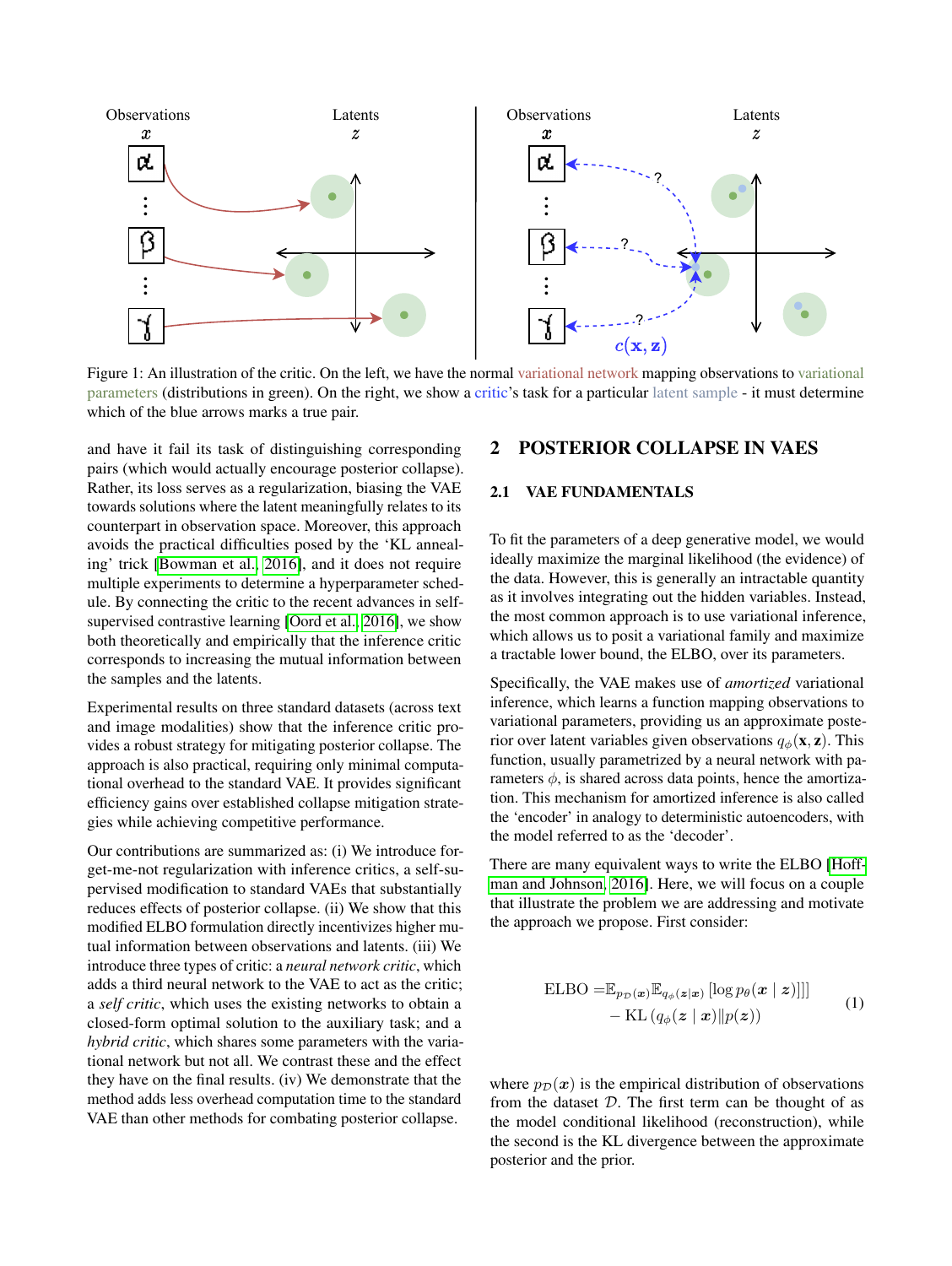#### 2.2 PITFALLS IN VAE TRAINING

The form of the ELBO in Equation [1](#page-1-0) illustrates one reason behind the phenomenon of posterior collapse. If the chosen parametrization of the likelihood is flexible enough to learn to always output (a good approximation of) the data distribution, there is no incentive to take a penalty for the second term: the model can keep the first term high even without letting the approximate posterior deviate from the prior. This is one reason behind the phenomenon of posterior collapse: the model does not need the latent code to maximize the likelihood and thus ignores it.

We can provide another expression for the ELBO that provides insight for this case. Consider the variational joint distribution

$$
q_{\phi}(\mathbf{x}, \mathbf{z}) = p_{\mathcal{D}}(\mathbf{x}) q_{\phi}(\mathbf{z} \mid \mathbf{x}) \tag{2}
$$

and aggregate posterior

$$
q_{\phi}(\boldsymbol{z}) = \mathbb{E}_{p_{\mathcal{D}}(\boldsymbol{x})} q_{\phi}(\boldsymbol{z} \mid \boldsymbol{x}) \tag{3}
$$

where  $p_{\mathcal{D}}(x)$  is the data distribution. [\[Zhao et al., 2018,](#page-10-0) [Hoffman and Johnson, 2016,](#page-8-2) [Dieng et al., 2019,](#page-8-3) [Tomczak](#page-9-2) [and Welling, 2017\]](#page-9-2). Hoffman and Johnson perform 'ELBO surgery' [\[Hoffman and Johnson, 2016\]](#page-8-2) to rearrange the ELBO from Equation [1](#page-1-0) into the following:

ELBO = 
$$
\mathbb{E}_{p_{\mathcal{D}}(\boldsymbol{x})} \mathbb{E}_{q_{\phi}(\boldsymbol{z}|\boldsymbol{x})} [\log p_{\theta}(\boldsymbol{x} \mid \boldsymbol{z})]
$$
  
-  $\mathcal{I}_q(\boldsymbol{x}, \boldsymbol{z}) - \text{KL}(q_{\phi}(\boldsymbol{z}) || p(\boldsymbol{z}))$  (4)

where  $\mathcal{I}_q$  is the mutual information over the variational family. (For a discussion of the variational joint MI  $I_q(x; z)$ and the model joint MI  $I_p(x; z)$ , see Appendix [A.](#page-0-0))

In other words, the KL divergence between the posterior and the prior decomposes into a mutual information (MI) penalty and a KL term that encourages matching the aggregate posterior and the prior. Maximizing the ELBO thus explicitly discourages high mutual information between observations and latents, pushing them towards independence. As [\[Hoff](#page-8-2)[man and Johnson, 2016\]](#page-8-2) show, decreasing the value of the MI does not impact the likelihood term, which tends to dominate. As such, the objective enables the flexible neural nets to achieve solutions exhibiting posterior collapse.

This loss of information means that the latents will not be informative about the observations (and thus cannot be useful representations). In the next section, we introduce a method to explicitly prevent this information loss or 'forgetting'. By incorporating a regularization term that incentivizes higher MI into the ELBO, we will counteract the effect of the MI penalty from Equation [4.](#page-2-0)

### 3 FORGET-ME-NOT REGULARIZATION

We will employ a critic that imposes a penalty on the objective if observations and their corresponding latents cannot be

distinguished from non-corresponding pairs. The intuition is that this matching is only possible if there is information shared between observations and latents.

#### 3.1 THE INFERENCE CRITIC

Consider a batch of samples from the empirical data distribution  $x_0, \ldots, x_k$ , and a corresponding batch of latent samples  $z_0, \ldots, z_k$  (by encoding the  $x_i$ ). Every pair with the correct correspondence comes from the variational joint distribution  $q(\mathbf{x}, \mathbf{z})$ , while non-corresponding pairs are independent and come from the product of marginals (z via ancestral sampling) [\[Alemi et al., 2018\]](#page-8-4). Formally:

$$
(z_i, x_j) \sim \begin{cases} q_{\phi}(\mathbf{z}, \mathbf{x}) & i = j \\ q_{\phi}(\mathbf{z}) p_{\mathcal{D}}(\mathbf{x}) & i \neq j \end{cases}
$$
 (5)

If we can distinguish the joint distribution from the product of marginals, there must be some dependence between x and z. Given samples from both distributions, the critic will try to pick out which pairs belong to which distribution. The more successful it is, the more different the distributions must be, and therefore the more x and z must be related.

<span id="page-2-0"></span>The classifier, which we will denote  $f$ , needs to distinguish between the joint and the product of marginals by directly *contrasting* the correct pairings from the incorrect ones. We know that for every observation  $x_i$ , there is one latent in the batch  $z_i$  that corresponds to it (and vice versa). We also know that the others *should not*. This corresponds to softmax classification [\[Bishop, 2006\]](#page-8-5), or a probabilistic classifier with a categorical likelihood.  $f$  maximizes the objective:

<span id="page-2-2"></span>
$$
c(\mathbf{x}, \mathbf{z}) = \mathbb{E}\left[\log \frac{f\left(x^{+}, z^{+}\right)}{\sum_{x \in X} f\left(x, z^{+}\right)}\right]
$$
(6)

which is the critic's expected value for the true corresponding pairs (denoted by the  $+)$  relative to all the other (non-corresponding) pairs, across pairs.<sup>[1](#page-2-1)</sup> (The notation within the sum is in reference to a particular positive  $z^+$ ; we can think of it as considering a particular  $z^+$  and trying to find the associated  $x^+$  among the options for x, then taking the expectation over  $z$ . This is symmetric with respect to choosing an  $x^+$  and finding the associated  $z^+$ .)

Crucially, this objective constitutes a lower bound of the mutual information, shown by [Oord et al.](#page-9-3) [\[2019\]](#page-9-3) in the context of self-supervised representation learning. By maximizing Equation [6,](#page-2-2) the classifier approximates the density ratio between the joint distribution and product of marginals [\[Oord](#page-9-3) [et al., 2019,](#page-9-3) [Song and Ermon, 2020\]](#page-9-4), which is precisely the ratio appearing in the mutual information. Therefore, by optimizing the parameters of the VAE with this objective added to the ELBO as a regularizer, we push up on this

<span id="page-2-1"></span><sup>&</sup>lt;sup>1</sup>Note writing  $f(x, z)$  as  $\exp(f_0(x, z))$  recovers the softmax classifier exactly.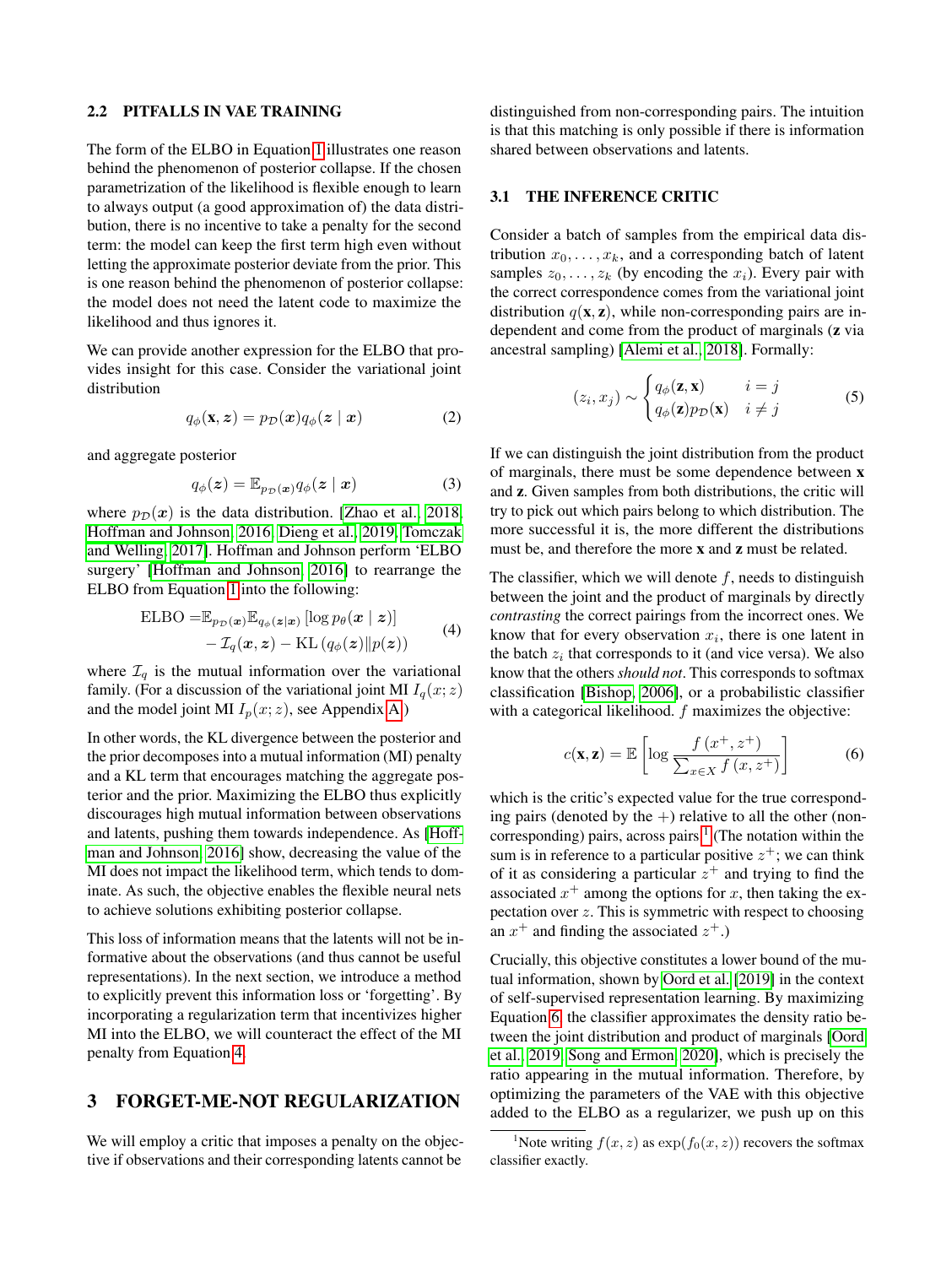Algorithm 1: Forget-me-not regularization with neural network inference critic.

|   | network mierchee critic.                                                               |  |  |  |  |  |  |
|---|----------------------------------------------------------------------------------------|--|--|--|--|--|--|
|   | <b>Input:</b> Dataset $D$ , batch size $K$ , initial VAE parameters                    |  |  |  |  |  |  |
|   | $\theta$ , initial critic f parametrized by $\psi$ ,                                   |  |  |  |  |  |  |
|   | regularization weight $\lambda$                                                        |  |  |  |  |  |  |
|   | 1 while not converged do                                                               |  |  |  |  |  |  |
| 2 | Sample from $p_{\mathcal{D}}(\mathbf{x})$ K times to obtain $(x^{(i)})_{i=1}^K$        |  |  |  |  |  |  |
| 3 | Sample $z^{(i)} \sim q_{\phi}(\mathbf{z} x^{(i)} \forall i \in \{1, , K\})$            |  |  |  |  |  |  |
| 4 | Compute $\mathcal{L}_0 = \sum_{i=1}^K \text{ELBO}(\theta, \phi, x^{(i)}, z^{(i)})$ per |  |  |  |  |  |  |
|   | Eqn 1; // standard minibatch ELBO                                                      |  |  |  |  |  |  |
| 5 | Compute $f_{\psi}(x_i, z_i) \forall i, j$ ;<br>// inference                            |  |  |  |  |  |  |
|   | critic values                                                                          |  |  |  |  |  |  |
| 6 | $\mathcal{L}_1 \leftarrow c(\mathbf{x}, \mathbf{z})$ per Eqn 6;<br>// inference        |  |  |  |  |  |  |
|   | critic objective                                                                       |  |  |  |  |  |  |
| 7 | $\mathcal{L} \leftarrow \mathcal{L}_0 + \lambda * \mathcal{L}_1$                       |  |  |  |  |  |  |
| 8 | Perform gradient update for VAE parameters                                             |  |  |  |  |  |  |
| 9 | Perform gradient update for critic parameters                                          |  |  |  |  |  |  |

<span id="page-3-0"></span>lower bound. This push increases the MI between the latents and the observations, effectively mitigating posterior collapse as desired.

This critic establishes a tight connection to the contrastive learning literature, in particular the InfoNCE loss from Contrastive Predictive Coding (CPC) [\[Oord et al., 2019\]](#page-9-3), enabling the many advances in self-supervised learning to be applied to VAEs. See Appendix [D](#page-0-0) for details of how this connection and bound apply. Note that, in the MI estimation literature, classifiers that estimate the mutual information like CPC are sometimes also referred to as critics [\[Poole](#page-9-5) [et al., 2019\]](#page-9-5). We intentionally overload this word here: the inference critics of this paper critique the variational inference optimization.

#### 3.2 REGULARIZATION

In order to prevent posterior collapse, we want to maximize the mutual information between the latents and the samples. We integrate the penalty of the critic, which aims to maximize  $c(\mathbf{x}, \mathbf{z})$ , to the ELBO:

$$
\begin{aligned} \text{ELBO}_{\text{CRITIC}} &= \mathbb{E}_{p_{\mathcal{D}}(\boldsymbol{x})} \mathbb{E}_{q_{\phi}(\boldsymbol{z}|\boldsymbol{x})} \left[ \log p_{\theta}(\boldsymbol{x} \mid \boldsymbol{z}) \right] \\ &- \text{KL}\left( q_{\phi}(\boldsymbol{z} \mid \boldsymbol{x}) \| p(\boldsymbol{z}) \right) + c(\mathbf{x}, \mathbf{z}) \end{aligned} \tag{7}
$$

We optimize the parameters for the variational family, model, and critic jointly; the critic prevents the usual conspiracy between the model and variational family over the course of training, avoiding collapse. Algorithm [1](#page-3-0) illustrates the training procedure.

Notice that the mutual information appears in both the KLdivergence term and the critic term. When the true mutual information is equal to our estimate, this corresponds to matching the marginals for  $z$  and the mutual information

<span id="page-3-1"></span>

Figure 2: Forget-me-not regularization in reference to the graphical models acted on. Dashed lines show computation flow. The inference critic works against information loss in the variational family, trying to ensure it can tell  $z_i$  and  $x_i$  correspond. It does this by solving a classification task: among a batch of different repetitions of these variables, classify which belong together. This task can only be solved if there is shared information between variables belonging to the same subgraph (repeated by the plate) to distinguish them from those belonging to others.

term from Equation [4](#page-2-0) is cancelled out by the regularization. This approach does not need to resort to adversarial training techniques that are difficult to use in practice. Instead, the critic provides a straightforward mechanism to mitigate posterior collapse by causing an increase in the mutual information term.

We apply this regularization across the variational family an *inference* critic, illustrated in Figure [2.](#page-3-1) See Appendix [E](#page-0-0) for discussion of its potential application across the model. Furthermore, while here we consider the problem of posterior collapse by examining the ELBO for the VAE, posterior collapse is a more general phenomenon, observed in many different models when using amortized variational inference with deep neural networks. In theory, this approach would work on any such problem with amortized inference.

### 3.3 TYPES OF INFERENCE CRITICS

This framework affords multiple types of critics (as forms for  $f$  in Equation [6\)](#page-2-2) that correspond to the mutual information between the latents and the samples. We propose three types of inference critics.

The most straightforward critic is a neural network critic. This critic uses a third network, entirely separate from those used in the VAE, to implement the critic. The choice of the network design depends on the structure of the modality. For example, we could use an embedding layer followed by an LSTM for text data.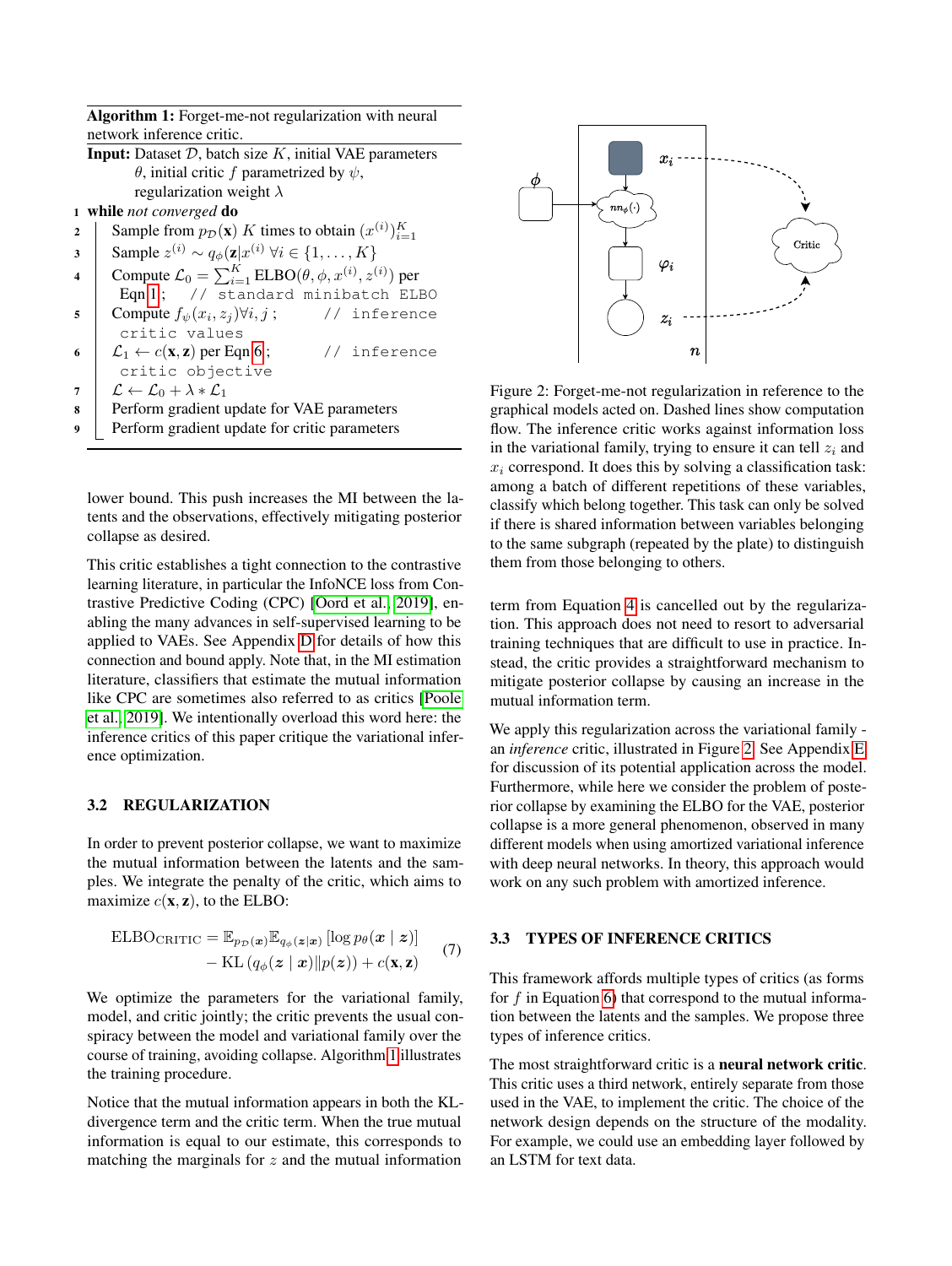We also propose a **self-critic** that uses the variational family as its own critic, providing the tighest estimate of the mutual information. This originates from an idea in noise contrastive estimation: if we have a tractable conditional (as is the case with the variational family in the VAE), we can directly use it to estimate the mutual information, and in particular the tightest estimate of the MI will be found by using  $f(x, z) = \log q(z|x)$  [\[Poole et al., 2019\]](#page-9-5). This formulation incentivizes the log-likelihood under the conditional to be highest for samples that actually belong together, as we would desire. This critic also has the advantage of not requiring additional parameters.

The hybrid critic, as the name suggests, is in-between the self-critic and the neural network critic. Rather than use an entirely separate neural network, this critic shares early layers with the variational network, after which point it has its own parameters. This approach can be well-suited to text data, where we may wish to share the embedding weights between the variational network and critic but have them separate past that. This presents a way to compromise between using no additional parameters (as in the self-critic) and using a whole additional network's worth of parameters (as in the neural network critic).

# 4 EXPERIMENTS

The basic objective of our experiments is to analyze inference critics under posterior collapse. We report results across three established image and text datasets.

#### 4.1 COMMON EXPERIMENTAL SETUP

We follow a common setup throughout our experiments. Since the method is compatible with the VAE family, it can also be added on top of existing methods to mitigate posterior collapse. We conducted experiments adding forgetme-not regularization to a standard VAE to assess whether the theoretical improvements yielded empirical benefits, following [\[He et al., 2019\]](#page-8-6) and collapse metrics from [\[Dieng](#page-8-3) [et al., 2019\]](#page-8-3). We measure measuring the approximate negative log-likelihood (NLL, via 500 importance samples - this gives a tighter bound for the evaluation than the ELBO), the ELBO's KL term, a Monte Carlo estimate of the MI under the variational joint  $I_q(x; z)$ , and the number of active units (AU) [\[Burda et al., 2016\]](#page-8-7) on held-out data.

We report results for the Yahoo, Yelp, and Omniglot datasets, allowing systematic comparison to prior work [\[He et al.,](#page-8-6) [2019,](#page-8-6) [Kim et al., 2018,](#page-8-8) [Dieng et al., 2019\]](#page-8-3). As there are both visual and text datasets, we use existing, appropriate neural network architectures for each modality, which we describe next to each experiment. For all datasets, we follow the standard train/validation splits provided by the original dataset authors. We evaluated all results on a single NVIDIA

GeForce RTX 2048 GPU.

Baselines: For all experiments, we compare against multiple established baselines. We use the standard VAE [\[Kingma and Welling, 2014\]](#page-8-0) without any additional strategy for handling posterior collapse. We also compare to SA-VAE [\[Kim et al., 2018\]](#page-8-8). Rather than solely relying on amortized inference to obtain variational parameters, the semi-amortized VAE (SA-VAE) uses amortized inference to obtain an initialization and updates the parameters directly from that point. Finally, we compare to the Lagging-VAE [\[He et al., 2019\]](#page-8-6), which aggressively updates the variational family many more times (e.g. 50x) as frequently as the model. We choose this as representative as Lagging-VAE holds the previous state-of-the-art on both modeling and posterior collapse metrics without requiring use of the KL annealing trick, making it a competitive baseline.

#### 4.2 EVALUATION METRICS

We evaluate all models and baselines using the standard metrics for evaluating the posterior collapse of VAEs. We report the following:

Negative Log Likelihood (NLL): The negative loglikelihood indicates the modeling performance on held-out data. A smaller NLL indicates that the model generalizes to data samples well.

KL-Divergence (KL): The KL-divergence term of the ELBO in Equation [1](#page-1-0) is a commmon indicator of collapse. If we obtain a good ELBO but the KL term is low, the optimization progress comes from the model likelihood (the first term of Equation [1\)](#page-1-0). In this case, especially if the KL is at or near zero, the posterior matches the prior too well (suggesting collapse has occurred).

Mutual Information (MI): The estimate of the mutual information across the variational family,  $I_q(x; z)$ , aims to estimate if the latents have become independent of the data (over the variational joint). We compute this estimate as the difference of the previously-described KL term and the marginal KL term from equation [4](#page-2-0) per [Hoffman and John](#page-8-2)[son](#page-8-2) [\[2016\]](#page-8-2). Both KL terms are obtained by Monte Carlo. The first is obtained naturally in computation of the ELBO, while the second can be computed via ancestral sampling (sampling from the dataset, then the approximate posterior) again as in [\[Hoffman and Johnson, 2016\]](#page-8-2). However, as pointed out by [\[He et al., 2019\]](#page-8-6), this estimate is biased specifically, it is an upper bound.

Active Units (AU): A standard metric from prior work, the number of active units provides a measure of how many latent dimensions are active, which is specifically how many of the stochastic units show any variation when the input varies. If few are active, we are likely collapsed. Activity is measured by  $A_z = \text{Cov}_\mathbf{x} (\mathbb{E}_{z \sim q(z|\mathbf{x})}[z]),$  with a unit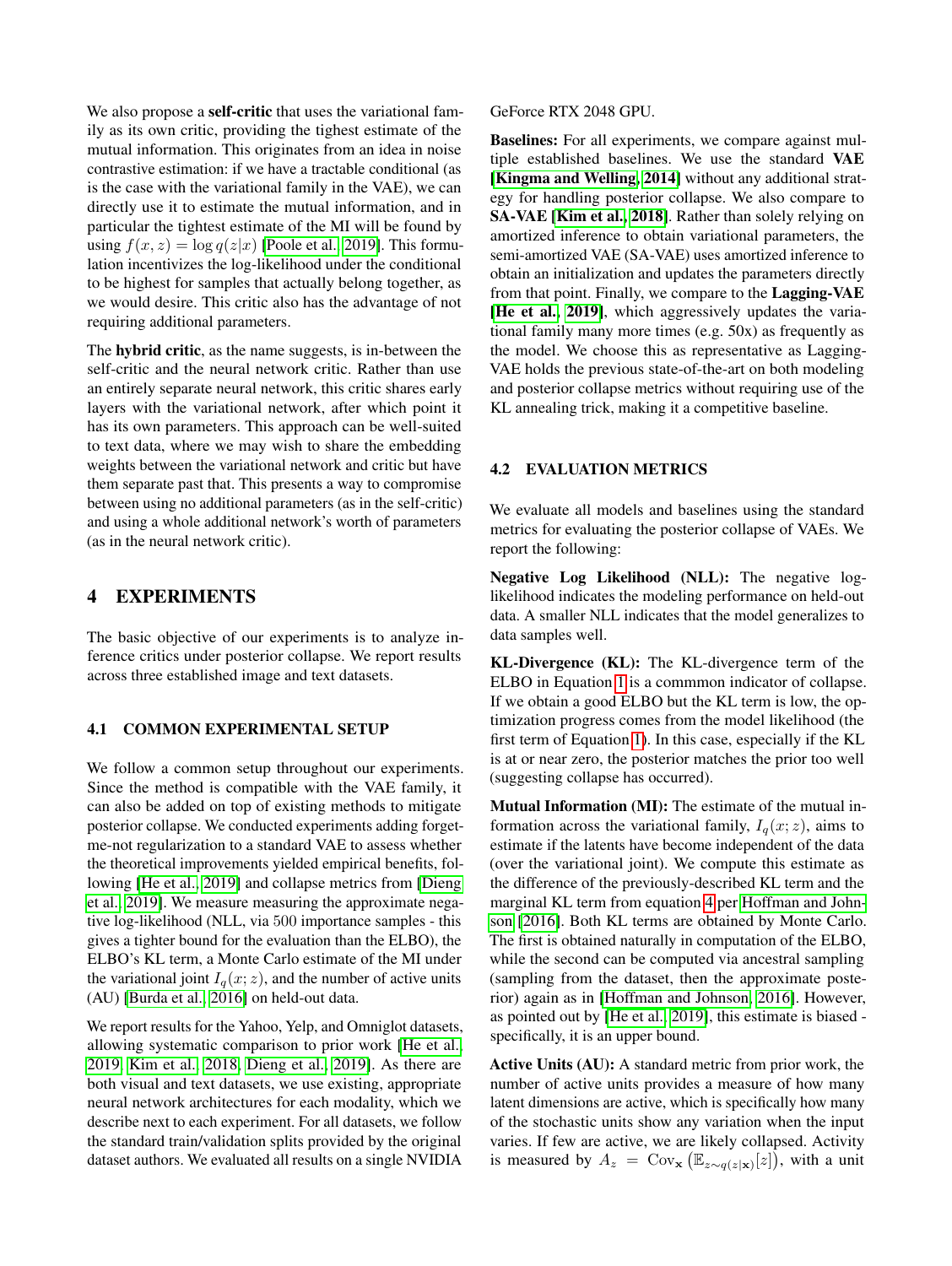<span id="page-5-0"></span>

|                                 | Yahoo       |           | Yelp      |              |            |              |           |              |
|---------------------------------|-------------|-----------|-----------|--------------|------------|--------------|-----------|--------------|
| Model                           | NLL         | KL        | $MI(I_a)$ | AU           | NLL        | KL           | $MI(I_a)$ | AU           |
| <b>VAE</b>                      | 328.9(0.1)  | 0.0(0.0)  | 0.0(0.0)  | 0.0(0.0)     | 358.3(0.2) | 0.0(0.0)     | 0.0(0.0)  | 0.0(0.0)     |
| SA-VAE [Kim et al., 2018]       | 329.2(0.2)  | 0.1(0.0)  | 0.1(0.0)  | 0.8(0.4)     | 357.8(0.2) | 0.3(0.1)     | 0.3(0.0)  | 1.0(0.0)     |
| Skip-VAE [Dieng et al., 2019]   | 328.7(0.3)  | 0.22(0.1) | 0.0(0.0)  | 7.0(0.6)     | 358.1(0.3) | 0.15(0.0)    | 0.0(0.0)  | 4.6(0.5)     |
| Lagging-VAE [He et al., 2019]   | 328.2(0.2)  | 5.6(0.2)  | 3.0(0.0)  | 8.0(0.0)     | 356.9(0.2) | 3.4(0.3)     | 2.4(0.1)  | 7.4(1.3)     |
| VAE + Inference Critic (Self)   | 328.7(0.2)  | 3.6(0.1)  | 2.6(0.0)  | 3.0(0.0)     | 358.2(0.2) | 3.8(0.1)     | 2.7(0.0)  | 3.0(0.0)     |
| VAE + Inference Critic (Hybrid) | 328.2(0.1)  | 4.3(0.1)  | 2.8(0.0)  | 11.0 $(0.4)$ | 357.7(0.2) | 4.0(0.1)     | 2.8(0.0)  | 7.0(0.0)     |
| $VAE + Inference Critic (NN)$   | 338.9 (0.4) | 17.5(1.1) | 3.3(0.0)  | 8.0(1.0)     | 370.5(0.5) | 18.6 $(1.8)$ | 3.2(0.1)  | 12.0 $(2.0)$ |

Table 1: Quantitative results on the Yahoo and Yelp text corpora. Each critic improves on collapse metrics when added to the standard VAE with no other changes. Results for comparison without KL annealing were referenced from [He et al.](#page-8-6) [\[2019\]](#page-8-6) or re-implemented in the same framework and are averages of 5 runs, with standard deviation given in parentheses. (We follow the training details in the aforementioned methods, running until convergence is achieved on the validation ELBO.)

|                                 | Omniglot     |            |            |           |  |
|---------------------------------|--------------|------------|------------|-----------|--|
| Model                           | <b>NLL</b>   | KL         | $MI(I_q)$  | AU        |  |
| <b>VAE</b>                      | 89.41 (0.04) | 1.51(0.05) | 1.43(0.07) | 3.0(0.0)  |  |
| SA-VAE [Kim et al., 2018]       | 89.29 (0.04) | 2.55(0.05) | 2.20(0.03) | 4.0(0.0)  |  |
| Skip-VAE [Dieng et al., 2019]   | 89.41 (0.05) | 1.75(0.20) | 1.61(0.10) | 3.0(0.4)  |  |
| Lagging-VAE [He et al., 2019]   | 89.05(0.05)  | 2.51(0.14) | 2.19(0.08) | 5.6(0.5)  |  |
| $VAE + Inference Critic (Self)$ | 89.18 (0.04) | 6.30(0.12) | 3.75(0.04) | 11.0(1.0) |  |
| VAE + Inference Critic (Hybrid) | 89.16 (0.04) | 6.41(0.15) | 3.78(0.03) | 13.0(0.7) |  |
| VAE + Inference Critic (NN)     | 89.24 (0.05) | 7.66(0.14) | 3.82(0.04) | 28.0(0.0) |  |

Table 2: Quantitative results on the Omniglot image dataset. We find each critic improves on collapse metrics when added to the standard VAE with no other changes. Results for comparison without KL annealing were referenced from [\[He et al.,](#page-8-6) [2019\]](#page-8-6) or re-implemented in the same framework and are averages of 5 runs, with standard deviation given in parentheses. (We follow the training details in the aforementioned methods, running until convergence is achieved on the validation ELBO.)

<span id="page-5-1"></span>

|                            | <b>Running Time</b> |                       |  |
|----------------------------|---------------------|-----------------------|--|
| Model                      |                     | Factor Absolute (Hrs) |  |
| VAE.                       | 1.00                | 3.5                   |  |
| Lagging-VAE                | 3.6                 | 12.7                  |  |
| VAE + Inf. Critic (Hybrid) | 1.06                | 37                    |  |

Table 3: Speed comparison results. We report wall clock time ('Absolute') and factor increase over the baseline ('Factor') on the Yahoo benchmark. Adding an inference critic adds minimal overhead. Per the experimental procedure used in [\[He et al., 2019\]](#page-8-6), we run to convergence on the validation ELBO; the standard VAE converges after 54 epochs, Lagging-VAE converges after 49 epochs, and the VAE with a hybrid critic converges after 54 epochs. For the same number of epochs, the speed difference only increases.

considered active if its activity is above some threshold (we follow [\[Dieng et al., 2019\]](#page-8-3) and [\[He et al., 2019\]](#page-8-6) with a threshold of 0.01).

### 4.3 RESULTS ON TEXT

Experimental Setup: In this experiment, we evaluate on the Yahoo and Yelp benchmarks [\[Yang et al., 2017\]](#page-10-1). All methods use the standard train/val/test splits and follow the experimental protocol in [\[He et al., 2019\]](#page-8-6), fully described in Appendix [F.](#page-0-0) For the neural network architecture, this is a 1-layer LSTM with learnable embeddings for the variational network and for the model network. Following this protocol, all methods use a 32-dimensional latent space and a batch size of 32.

Quantitative Results: The quantitative results in Table [1](#page-5-0) show that all critics substantially improve on the collapse metrics compared to the baseline on both datasets, showing forget-me-not regularization is able to significantly mitigate posterior collapse on text data.

Our results show that different critics have different behaviors. As the self-critic optimally solves the auxiliary task at each step, if there is any information shared between observations and latents, it is able to pair them up successfully. On the other hand, the neural network critic is entirely separate from the variational network and is decidedly sub-optimal at the auxiliary task - and thus needs more information to be shared, as that increases its chances of finding a way to tie together corresponding pairs. As the experimental results show, this encourages less collapse. In particular, the neural network critic reaches close to the theoretical maximum  $I_q$ increase offered by applying an inference critic with the batch size used ( $log(32) \approx 3.4$ , see Appendix [D\)](#page-0-0). At the same time, this may lead to solutions that do not perform as well along the NLL, because there is a much stronger pull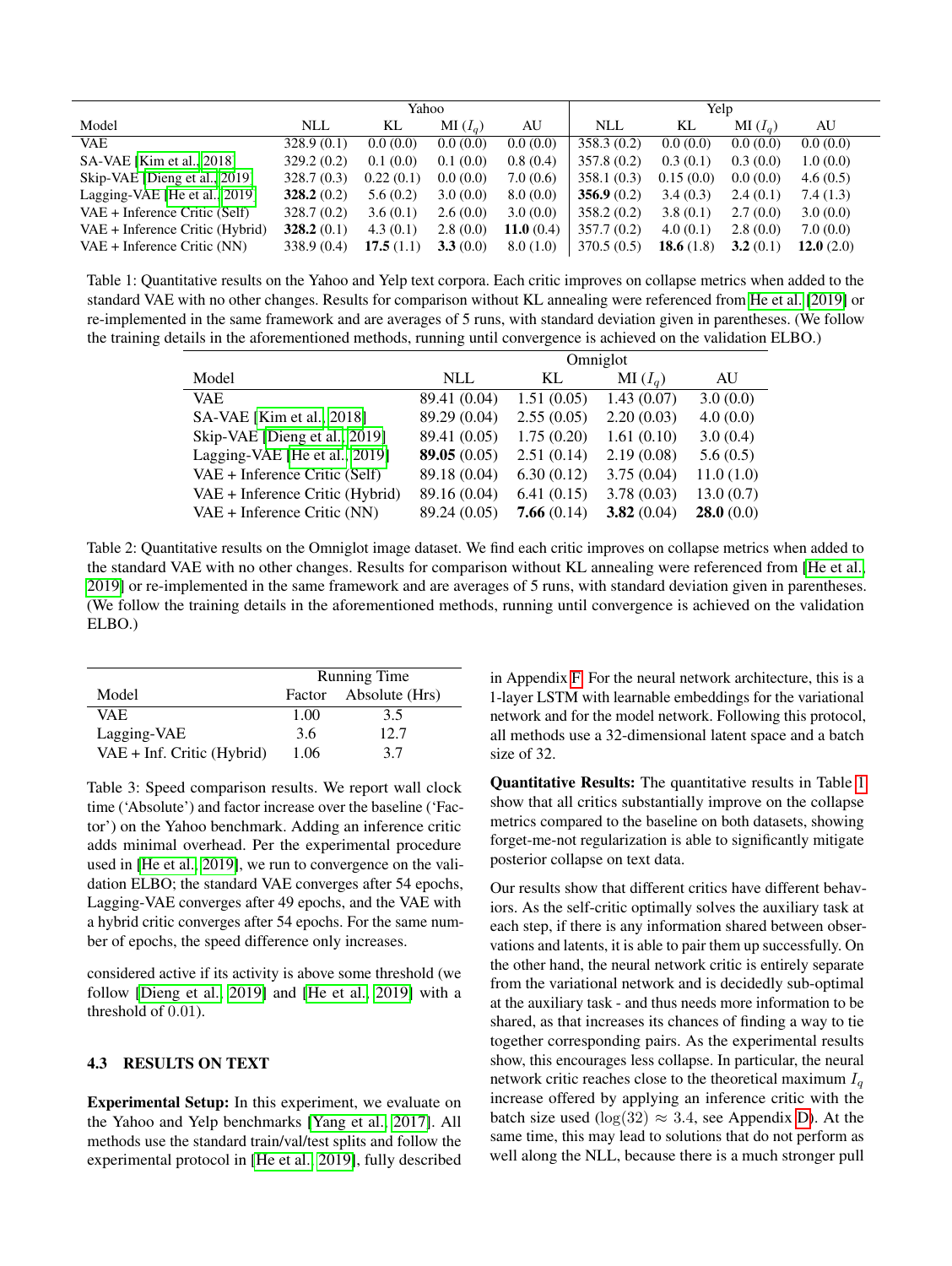<span id="page-6-0"></span>

Figure 3: Comparison of mutual information across the variational family  $(I_q)$  for various critics vs baseline over the first 20 epochs of training on the Yahoo benchmark. This is cropped for clarity; the plot over the entirety of training can be seen in Appendix [G.](#page-0-0)

to not collapse. The hybrid critic reaches a balance between these: by not being optimal at solving the auxiliary task, it pulls more strongly away from collapse, but by sharing some parameters with the variational network, it is able to reach better modeling solutions than the entirely separate neural network critic, actually improving the NLL slightly over the standard VAE. It is interesting that the neural network critic, which uses an entirely separate set of parameters and thus should be strictly more flexible, fails to reach such an optima; we hypothesize this comes from difficulty in optimization, which is made easier when the weights are tied. None of the critics require additional hyperparameter scheduling, such as to control KL annealing.

Figure [3](#page-6-0) shows that all critics progressively push the mutual information up over the course of training. In contrast, the standard VAE remains collapsed throughout training.

### 4.4 RESULTS ON IMAGES

Experimental Setup: We next evaluate on the Omniglot benchmark [\[Lake et al., 2015\]](#page-9-6) with the provided train/val/test split. All methods follow the experimental protocol in [He et al.](#page-8-6) [\[2019\]](#page-8-6), fully described in the Appendix. For the architecture, all methods use a ResNet [\[He et al.,](#page-8-9) [2015\]](#page-8-9) for the variational network and a 13-layer Gated PixelCNN [\[Oord et al., 2016\]](#page-9-1) for the model. All methods use a 32-dimensional latent space with a batch size of 50.

Quantitative Results: The results on images in Table [2](#page-5-0) show a similar trend to the results on text, suggesting that the approach is robust across modalities. We find inference critic is able to mitigate collapse for images as well, improving

substantially on collapse metrics compared to the baseline.

Furthermore, the relative quantitative behavior of different critics remains the same on the images as well as text. In particular, the neural network critic reaches close to the theoretical maximum  $I_q$  increase offered by applying an inference critic with the batch size used (log(50)  $\approx$  3.9. See Appendix [D\)](#page-0-0) for more details. Finally, unlike for text, all critics are able to improve NLL over the baseline. It is interesting that the regularization actually seems to help the original objective; this behavior is unlike that of approaches like Beta-VAE [\[Higgins et al., 2016\]](#page-8-10). We hypothesize that while the collapsed solution may be 'easy' to arrive to with SGD, there exist better optima that actually use the latents, which inference critics drive the parameters towards.

#### 4.5 EFFICIENCY AND RUNNING TIME PERFORMANCE

A key advantage of this approach is that it adds minimal overhead to standard VAE training. As Table [3](#page-5-1) shows, the hybrid critic completes training in only 1.06x the time the standard VAE takes - 3.7 hours vs 3.5 hours in wall-clock time on one NVIDIA RTX 2048. This comes at no performance trade-off: the hybrid critic improves along the collapse metrics KL, MI, and AU over the standard baseline with no reduction in NLL. The time performance is particularly important as the overhead of previous approaches to avoiding posterior collapse is typically too high for largescale problems. While Lagging-VAE does help against posterior collapse, it took 12.7 hours to train (3.4x the time of the hybrid critic). Other approaches are reported in the literature to require further computation - for example, SA-VAE takes between 4 and 8 times as long as Lagging-VAE in [\[He](#page-8-6) [et al., 2019\]](#page-8-6).

How can our method have such low overhead? Contrastive learning often can be quite expensive. The 6% overhead is made possible with the hybrid critic, as it shares most of its parameters with the inference network. The bulk of the computation is thus only done once, with the overhead introduced when the two diverge. Additionally, with inspiration from current work in self-supervised learning we employ critics that are separable [\[Poole et al., 2019\]](#page-9-5), meaning they do not need to take every  $(x, z)$  pair (which would be  $n<sup>2</sup>$ forward passes) but only the x. This leads to quadratic big-O speedup compared to other approaches that need to process every potential pairing.

# 5 RELATED WORK

The most relevant line of study related to this work are methods that try to avoid posterior collapse - especially those that do so by increasing the mutual information. [\[Bowman et al.,](#page-8-1) [2016\]](#page-8-1) identify the problem of posterior collapse for VAEs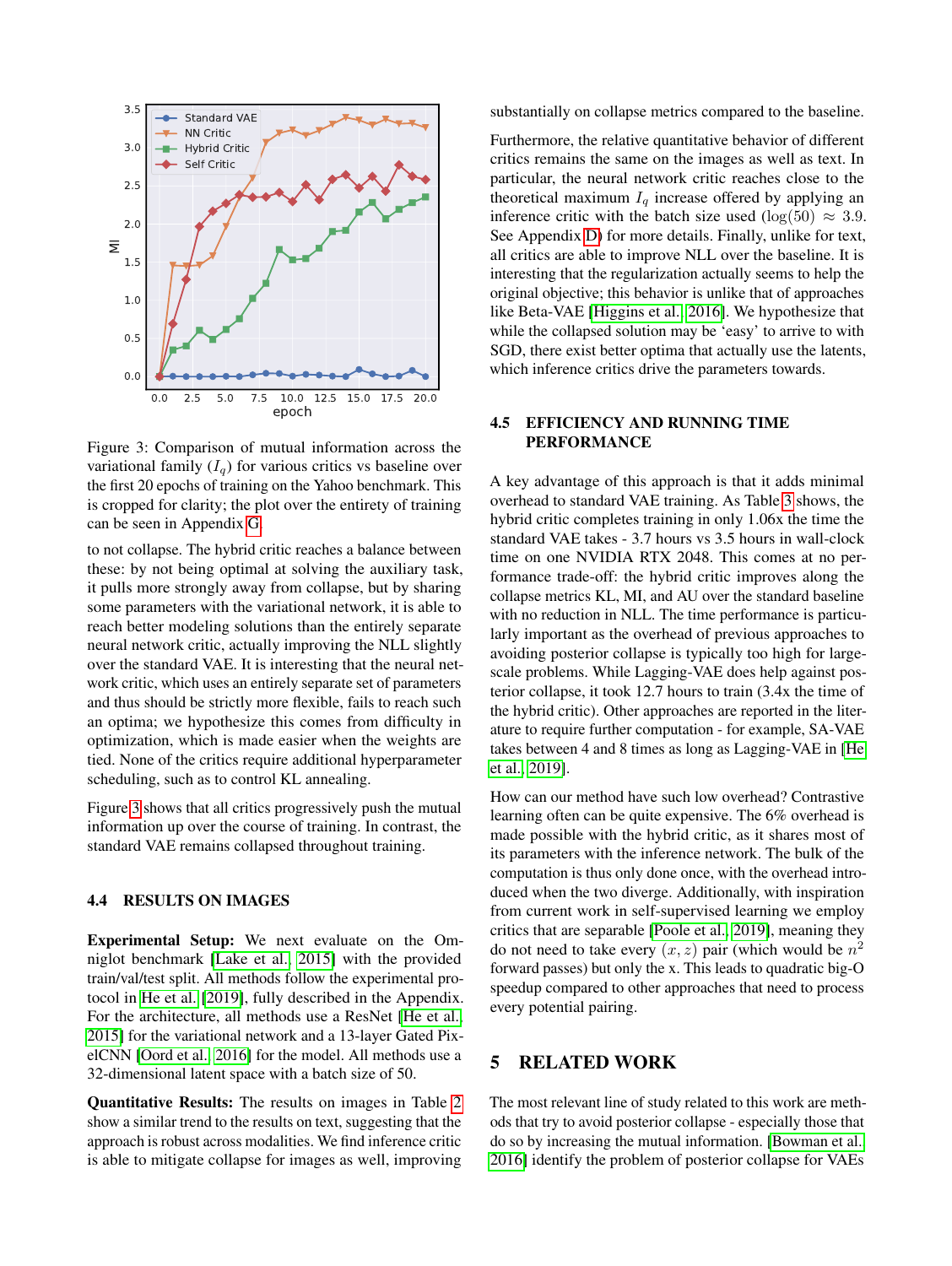endowed with powerful generators. They prescribe 'KL annealing', or slowly increasing the KL-penalty in Equation [1](#page-1-0) at the start of training. From Equation [4,](#page-2-0) we can interpret this as slowly ramping up the MI penalty inherent to the ELBO. Approaches like [\[Chen et al., 2017\]](#page-8-11), [\[Gulrajani](#page-8-12) [et al., 2016\]](#page-8-12), [\[Yang et al., 2017\]](#page-10-1) modify the architecture of the generative model to reduce its flexibility, with the hope that this will prevent it from finding solutions that 'forget'. [\[Dieng et al., 2019\]](#page-8-3) instead adds skip connections to the VAE model network to increase  $I_p(x; z)$ .

Other approaches aim to explicitly encourage higher mutual information by modifying the objective, towards the goal of 'fixing a broken ELBO' as identified by [Alemi et al.](#page-8-4) [\[2018\]](#page-8-4). Forget-me-not regularization falls into this category. (Note that we do not claim novelty in the general idea of modifying the objective to avoid MI loss; rather, forget-menot regularization presents a new way of accomplishing this with distinct advantages in optimization ease, simplicity, and speed.) [Zhao et al.](#page-10-0) [\[2018\]](#page-10-0) introduce an explicit marginal-KL penalty which can be traded off with the usual KL term in Equation [1.](#page-1-0) They do this either with an adversarial classifier that tries to guess if a sample is from the aggregate posterior or the prior, Stein variational gradient descent [\[Liu and](#page-9-7) [Wang, 2019\]](#page-9-7), or kernel-based methods (e.g., MMD [\[Gretton](#page-8-13) [et al., 2012\]](#page-8-13)), each of which is difficult to work with. They show adversarial autoencoders [\[Makhzani et al., 2016\]](#page-9-8) are a special case of the former. [raz](#page-8-14) [\[2019\]](#page-8-14) enforce a minimum KL instead of using a penalty.

Wasserstein autoencoders [\[Tolstikhin et al., 2019\]](#page-9-9) provide another approach to marginal matching, aiming to avoid the traditional KL term (and its associated MI penalty) entirely by matching marginals with the Wasserstein distance (but this also requires adversarial training or MMD - it is also a generalization of adversarial autoencoders). [Phuong et al.](#page-9-10) [\[2018\]](#page-9-10) adds an explicit penalty for the MI with the Barber and Agakov lower bound [\[Barber and Agakov, 2004\]](#page-8-15), but this is not fully differentiable and requires use of the highvariance REINFORCE gradient estimator. Closely related to this work is [Rezaabad and Vishwanath](#page-9-11) [\[2020\]](#page-9-11), which also uses an auxiliary network on batches of samples (from the variational joint) to obtain a penalty term; instead of solving a straightforward classification problem as done here, they use these to try to estimate the dual form of the mutual information. VAE-MINE [\[Qian and Cheung, 2019\]](#page-9-12) use the MINE bound (a cousin of the CPC bound) to aim to increase MI, but as pointed out by [Poole et al.](#page-9-5) [\[2019\]](#page-9-5), the way it is computed does not constitute a correct MI bound. (See Appendix [H](#page-0-0) for more detailed discussion of VAE-MINE.) Along different lines, [Kim et al.](#page-8-8) [\[2018\]](#page-8-8) address posterior collapse by using the inference network's outputs as an initialization for SVI, creating a hybrid procedure between amortized and non-amortized inference. [He et al.](#page-8-6) [\[2019\]](#page-8-6) modify the optimization procedure to take more steps for the inference network than the model network.

The idea of including an auxiliary classification task to generative models has a long history. The most famous of these are GANs [\[Goodfellow et al., 2014\]](#page-8-16), which train an auxiliary classifier adversarially on the empirical data distribution and the model data distribution, aiming to make these indistinguishable. [Uehara et al.](#page-9-13) [\[2016\]](#page-9-13) interprets this in the framework of density ratio estimation. Bayesian GANs [Tran](#page-9-14) [et al.](#page-9-14) [\[2017\]](#page-9-14) modify these with Bayesian neural networks for Bayesian inference. Hybrids between VAEs and GANs have been introduced in many forms [\[Larsen et al., 2016,](#page-9-15) [Donahue et al., 2017,](#page-8-17) [Srivastava et al., 2017,](#page-9-16) [Mescheder](#page-9-17) [et al., 2017\]](#page-9-17). All of these use the auxiliary classifier adversarially, to encourage distribution matching, whereas we are encouraging distributions *not* to match - specifically, we are encouraging dependence between latents and observations by making the joint different from the product of marginals. [ane](#page-8-18) [\[2021\]](#page-8-18) use an auxiliary classifier for noise-contrastive estimation between the prior and the aggregate posterior to address the 'prior hole' problem. Rather than auxiliary classifiers, [sey](#page-8-19) [\[2019\]](#page-8-19) add auxiliary decoders aiming to avoid collapsed optima.

This work provides a foundation for connecting advances in contrastive learning with the VAE framework, giving us control over *what* information is preserved (vs what the representations are invariant to). CPC [\[Oord et al., 2019\]](#page-9-3) introduces the InfoNCE mutual information bound, applying it to representations obtained by applying autoregressive models to sequential data. [\[Wu et al., 2018\]](#page-10-2) proposes the instance discrimination problem, which suggests matching observations with encodings of perturbed versions of the same observation - for example, two different augmentations of an image, like brightness shifts - learning representations that are invariant to these factors. MoCo [\[He et al., 2020\]](#page-8-20) proposes a 'momentum queue' to hold encodings from recent batches to increase the number of 'negatives' being compared to substantially; it surpasses the performance of representations learned by supervised neural networks on various computer vision tasks. [Zhu et al.](#page-10-3) [\[2020\]](#page-10-3) allows for contrastive learning without large numbers of negatives via a small modification to the InfoNCE objective, that provides a more practical bound on the mutual information. [Tschannen](#page-9-18) [et al.](#page-9-18) [\[2020\]](#page-9-18) provides connections of these techniques and associated mutual information bounds to metric learning, which could also be an interesting perspective to bring to representation learning with VAEs.

# 6 CONCLUSIONS

We present a new method for protecting against posterior collapse in VAEs. In doing so, we establish a connection between VAEs and contrastive representation learning. We show inference critics increase the mutual information between latents and observations by maximizing the CPC lower bound. Experiments on three datasets show the effectiveness of the approach, with significant efficiency gains.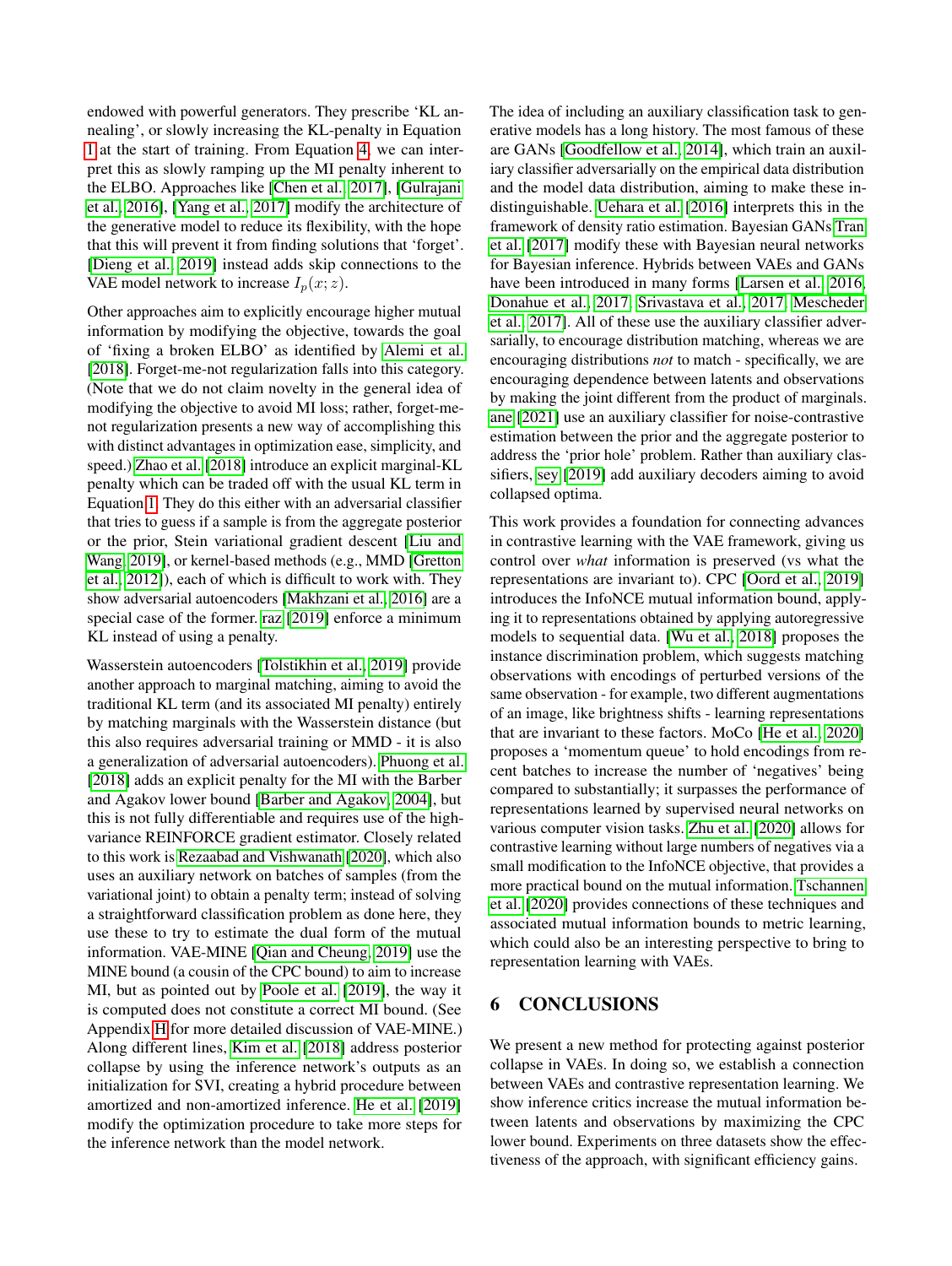# **REFERENCES**

- <span id="page-8-14"></span>Preventing Posterior Collapse with delta-VAEs, January 2019. URL [http://arxiv.org/abs/1901.](http://arxiv.org/abs/1901.03416) [03416](http://arxiv.org/abs/1901.03416). Number: arXiv:1901.03416 arXiv:1901.03416 [cs, stat].
- <span id="page-8-19"></span>Dueling Decoders: Regularizing Variational Autoencoder Latent Spaces, May 2019. URL [http://arxiv.](http://arxiv.org/abs/1905.07478) [org/abs/1905.07478](http://arxiv.org/abs/1905.07478). Number: arXiv:1905.07478 arXiv:1905.07478 [cs, stat].
- <span id="page-8-18"></span>A Contrastive Learning Approach for Training Variational Autoencoder Priors, November 2021. URL <http://arxiv.org/abs/2010.02917>. Number: arXiv:2010.02917 arXiv:2010.02917 [cs, stat].
- <span id="page-8-4"></span>Alexander A Alemi, Ben Poole, Ian Fischer, Joshua V Dillon, Rif A Saurous, and Kevin Murphy. Fixing a Broken ELBO. page 21, 2018.
- <span id="page-8-15"></span>David Barber and Felix Agakov. The IM Algorithm : A variational approach to Information Maximization. In *NeurIPS*, page 8, 2004.
- <span id="page-8-5"></span>Christopher M. Bishop. Pattern recognition and machine learning, 2006. URL [https://cds.](https://cds.cern.ch/record/998831) [cern.ch/record/998831](https://cds.cern.ch/record/998831). ISBN: 9781493938438 9780387310732 Publisher: Springer.
- <span id="page-8-1"></span>Samuel R. Bowman, Luke Vilnis, Oriol Vinyals, Andrew M. Dai, Rafal Jozefowicz, and Samy Bengio. Generating Sentences from a Continuous Space. *arXiv:1511.06349 [cs]*, May 2016. URL [http://arxiv.org/abs/](http://arxiv.org/abs/1511.06349) [1511.06349](http://arxiv.org/abs/1511.06349). arXiv: 1511.06349.
- <span id="page-8-7"></span>Yuri Burda, Roger Grosse, and Ruslan Salakhutdinov. Importance Weighted Autoencoders. *arXiv:1509.00519 [cs, stat]*, November 2016. URL [http://arxiv.org/](http://arxiv.org/abs/1509.00519) [abs/1509.00519](http://arxiv.org/abs/1509.00519). arXiv: 1509.00519.
- <span id="page-8-11"></span>Xi Chen, Diederik P. Kingma, Tim Salimans, Yan Duan, Prafulla Dhariwal, John Schulman, Ilya Sutskever, and Pieter Abbeel. Variational Lossy Autoencoder. *arXiv:1611.02731 [cs, stat]*, March 2017. URL <http://arxiv.org/abs/1611.02731>. arXiv: 1611.02731.
- <span id="page-8-3"></span>Adji B. Dieng, Yoon Kim, Alexander M. Rush, and David M. Blei. Avoiding Latent Variable Collapse With Generative Skip Models. *arXiv:1807.04863 [cs, stat]*, January 2019. URL [http://arxiv.org/abs/1807.](http://arxiv.org/abs/1807.04863) [04863](http://arxiv.org/abs/1807.04863). arXiv: 1807.04863.
- <span id="page-8-17"></span>Jeff Donahue, Philipp Krähenbühl, and Trevor Darrell. Adversarial Feature Learning. *arXiv:1605.09782 [cs, stat]*, April 2017. URL [http://arxiv.org/abs/1605.](http://arxiv.org/abs/1605.09782) [09782](http://arxiv.org/abs/1605.09782). arXiv: 1605.09782.
- <span id="page-8-16"></span>Ian J. Goodfellow, Jean Pouget-Abadie, Mehdi Mirza, Bing Xu, David Warde-Farley, Sherjil Ozair, Aaron Courville, and Yoshua Bengio. Generative Adversarial Networks. *arXiv:1406.2661 [cs, stat]*, June 2014. URL [http://](http://arxiv.org/abs/1406.2661) [arxiv.org/abs/1406.2661](http://arxiv.org/abs/1406.2661). arXiv: 1406.2661.
- <span id="page-8-13"></span>Arthur Gretton, Karsten M. Borgwardt, Malte J. Rasch, Bernhard Schölkopf, and Alexander Smola. A Kernel Two-Sample Test. *Journal of Machine Learning Research*, 13(25):723–773, 2012. URL [http://jmlr.](http://jmlr.org/papers/v13/gretton12a.html) [org/papers/v13/gretton12a.html](http://jmlr.org/papers/v13/gretton12a.html).
- <span id="page-8-12"></span>Ishaan Gulrajani, Kundan Kumar, Faruk Ahmed, Adrien Ali Taiga, Francesco Visin, David Vazquez, and Aaron Courville. PixelVAE: A Latent Variable Model for Natural Images. *arXiv:1611.05013 [cs]*, November 2016. URL [http://arxiv.org/abs/1611.](http://arxiv.org/abs/1611.05013) [05013](http://arxiv.org/abs/1611.05013). arXiv: 1611.05013.
- <span id="page-8-6"></span>Junxian He, Daniel Spokoyny, Graham Neubig, and Taylor Berg-Kirkpatrick. Lagging Inference Networks and Posterior Collapse in Variational Autoencoders. *arXiv:1901.05534 [cs, stat]*, January 2019. URL <http://arxiv.org/abs/1901.05534>. arXiv: 1901.05534.
- <span id="page-8-9"></span>Kaiming He, Xiangyu Zhang, Shaoqing Ren, and Jian Sun. Deep Residual Learning for Image Recognition. *arXiv:1512.03385 [cs]*, December 2015. URL [http://](http://arxiv.org/abs/1512.03385) [arxiv.org/abs/1512.03385](http://arxiv.org/abs/1512.03385). arXiv: 1512.03385.
- <span id="page-8-20"></span>Kaiming He, Haoqi Fan, Yuxin Wu, Saining Xie, and Ross Girshick. Momentum Contrast for Unsupervised Visual Representation Learning. *arXiv:1911.05722 [cs]*, March 2020. URL [http://arxiv.org/abs/](http://arxiv.org/abs/1911.05722) [1911.05722](http://arxiv.org/abs/1911.05722). arXiv: 1911.05722.
- <span id="page-8-10"></span>Irina Higgins, Loic Matthey, Arka Pal, Christopher Burgess, Xavier Glorot, Matthew Botvinick, Shakir Mohamed, and Alexander Lerchner. beta-VAE: Learning Basic Visual Concepts with a Constrained Variational Framework. November 2016. URL [https://openreview.](https://openreview.net/forum?id=Sy2fzU9gl) [net/forum?id=Sy2fzU9gl](https://openreview.net/forum?id=Sy2fzU9gl).
- <span id="page-8-2"></span>Matthew D Hoffman and Matthew J Johnson. ELBO surgery: yet another way to carve up the variational evidence lower bound. In *NeurIPS*, page 4, 2016.
- <span id="page-8-8"></span>Yoon Kim, Sam Wiseman, Andrew C. Miller, David Sontag, and Alexander M. Rush. Semi-Amortized Variational Autoencoders. *arXiv:1802.02550 [cs, stat]*, July 2018. URL <http://arxiv.org/abs/1802.02550>. arXiv: 1802.02550.
- <span id="page-8-0"></span>Diederik P. Kingma and Max Welling. Auto-Encoding Variational Bayes. *arXiv:1312.6114 [cs, stat]*, May 2014. URL <http://arxiv.org/abs/1312.6114>. arXiv: 1312.6114.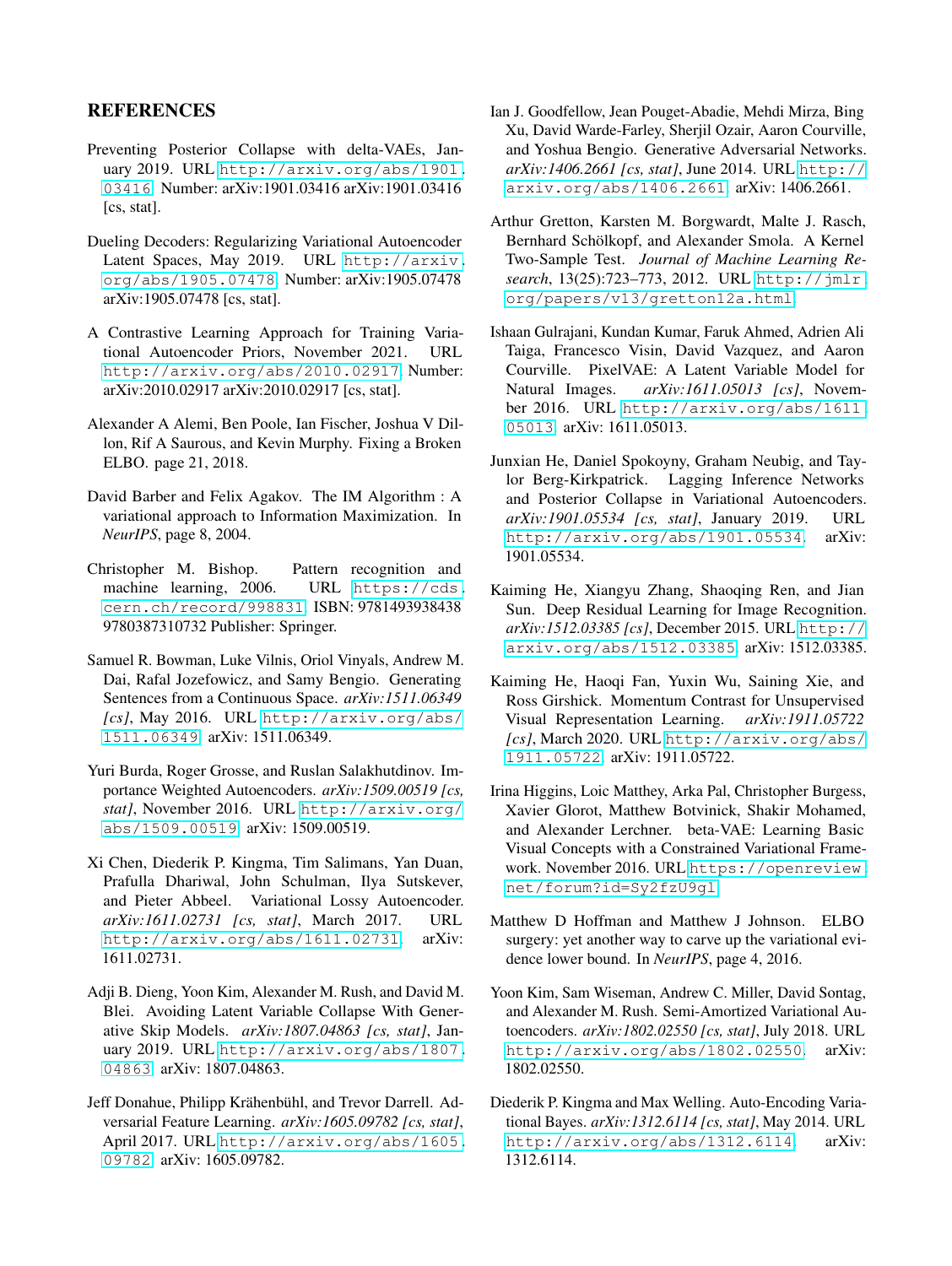- <span id="page-9-0"></span>Diederik P. Kingma and Max Welling. An Introduction to Variational Autoencoders. *Foundations and Trends® in Machine Learning*, 12(4):307–392, 2019. ISSN 1935- 8237, 1935-8245. doi: 10.1561/2200000056. URL <http://arxiv.org/abs/1906.02691>. arXiv: 1906.02691.
- <span id="page-9-6"></span>B. Lake, R. Salakhutdinov, and J. Tenenbaum. Human-level concept learning through probabilistic program induction. *Science*, 2015. doi: 10.1126/science.aab3050.
- <span id="page-9-15"></span>Anders Boesen Lindbo Larsen, Søren Kaae Sønderby, Hugo Larochelle, and Ole Winther. Autoencoding beyond pixels using a learned similarity metric. *arXiv:1512.09300 [cs, stat]*, February 2016. URL [http://arxiv.org/](http://arxiv.org/abs/1512.09300) [abs/1512.09300](http://arxiv.org/abs/1512.09300). arXiv: 1512.09300.
- <span id="page-9-7"></span>Qiang Liu and Dilin Wang. Stein Variational Gradient Descent: A General Purpose Bayesian Inference Algorithm. *arXiv:1608.04471 [cs, stat]*, September 2019. URL <http://arxiv.org/abs/1608.04471>. arXiv: 1608.04471.
- <span id="page-9-8"></span>Alireza Makhzani, Jonathon Shlens, Navdeep Jaitly, Ian Goodfellow, and Brendan Frey. Adversarial Autoencoders. *arXiv:1511.05644 [cs]*, May 2016. URL <http://arxiv.org/abs/1511.05644>. arXiv: 1511.05644.
- <span id="page-9-17"></span>Lars Mescheder, Sebastian Nowozin, and Andreas Geiger. Adversarial Variational Bayes: Unifying Variational Autoencoders and Generative Adversarial Networks. January 2017. URL [https://arxiv.org/abs/1701.](https://arxiv.org/abs/1701.04722v4) [04722v4](https://arxiv.org/abs/1701.04722v4).
- <span id="page-9-1"></span>Aaron van den Oord, Nal Kalchbrenner, Oriol Vinyals, Lasse Espeholt, Alex Graves, and Koray Kavukcuoglu. Conditional Image Generation with PixelCNN Decoders. *arXiv:1606.05328 [cs]*, June 2016. URL [http://](http://arxiv.org/abs/1606.05328) [arxiv.org/abs/1606.05328](http://arxiv.org/abs/1606.05328). arXiv: 1606.05328.
- <span id="page-9-3"></span>Aaron van den Oord, Yazhe Li, and Oriol Vinyals. Representation Learning with Contrastive Predictive Coding. *arXiv:1807.03748 [cs, stat]*, January 2019. URL <http://arxiv.org/abs/1807.03748>. arXiv: 1807.03748.
- <span id="page-9-10"></span>Mary Phuong, Max Welling, Nate Kushman, Ryota Tomioka, and Sebastian Nowozin. The Mutual Autoencoder: Controlling Information in Latent Code Representations. February 2018. URL [https://openreview.](https://openreview.net/forum?id=HkbmWqxCZ) [net/forum?id=HkbmWqxCZ](https://openreview.net/forum?id=HkbmWqxCZ).
- <span id="page-9-5"></span>Ben Poole, Sherjil Ozair, Aaron van den Oord, Alexander A. Alemi, and George Tucker. On Variational Bounds of Mutual Information. *arXiv:1905.06922 [cs, stat]*, May 2019. URL [http://arxiv.org/abs/1905.](http://arxiv.org/abs/1905.06922) [06922](http://arxiv.org/abs/1905.06922). arXiv: 1905.06922.
- <span id="page-9-12"></span>Dong Qian and William K. Cheung. Enhancing Variational Autoencoders with Mutual Information Neural Estimation for Text Generation. In *Proceedings of the 2019 Conference on Empirical Methods in Natural Language Processing and the 9th International Joint Conference on Natural Language Processing (EMNLP-IJCNLP)*, pages 4047–4057, Hong Kong, China, November 2019. Association for Computational Linguistics. doi: 10.18653/v1/ D19-1416. URL [https://aclanthology.org/](https://aclanthology.org/D19-1416) [D19-1416](https://aclanthology.org/D19-1416).
- <span id="page-9-11"></span>Ali Lotfi Rezaabad and Sriram Vishwanath. Learning Representations by Maximizing Mutual Information in Variational Autoencoders. *arXiv:1912.13361 [cs, stat]*, January 2020. URL [http://arxiv.org/abs/1912.](http://arxiv.org/abs/1912.13361) [13361](http://arxiv.org/abs/1912.13361). arXiv: 1912.13361.
- <span id="page-9-4"></span>Jiaming Song and Stefano Ermon. Multi-label Contrastive Predictive Coding. In *NeurIPS*, July 2020. URL [https:](https://arxiv.org/abs/2007.09852v2) [//arxiv.org/abs/2007.09852v2](https://arxiv.org/abs/2007.09852v2).
- <span id="page-9-16"></span>Akash Srivastava, Lazar Valkov, Chris Russell, Michael U. Gutmann, and Charles Sutton. VEEGAN: Reducing Mode Collapse in GANs using Implicit Variational Learning. *arXiv:1705.07761 [stat]*, November 2017. URL <http://arxiv.org/abs/1705.07761>. arXiv: 1705.07761.
- <span id="page-9-9"></span>Ilya Tolstikhin, Olivier Bousquet, Sylvain Gelly, and Bernhard Schoelkopf. Wasserstein Auto-Encoders. *arXiv:1711.01558 [cs, stat]*, December 2019. URL <http://arxiv.org/abs/1711.01558>. arXiv: 1711.01558.
- <span id="page-9-2"></span>Jakub M. Tomczak and Max Welling. VAE with a Vamp-Prior. In *AISTATS*, May 2017. URL [https://arxiv.](https://arxiv.org/abs/1705.07120v5) [org/abs/1705.07120v5](https://arxiv.org/abs/1705.07120v5).
- <span id="page-9-14"></span>Dustin Tran, Rajesh Ranganath, and David M. Blei. Hierarchical Implicit Models and Likelihood-Free Variational Inference. *arXiv:1702.08896 [cs, stat]*, November 2017. URL [http://arxiv.org/abs/1702.](http://arxiv.org/abs/1702.08896) [08896](http://arxiv.org/abs/1702.08896). arXiv: 1702.08896.
- <span id="page-9-18"></span>Michael Tschannen, Josip Djolonga, Paul K. Rubenstein, Sylvain Gelly, and Mario Lucic. On Mutual Information Maximization for Representation Learning. *arXiv:1907.13625 [cs, stat]*, January 2020. URL <http://arxiv.org/abs/1907.13625>. arXiv: 1907.13625.
- <span id="page-9-13"></span>Masatoshi Uehara, Issei Sato, Masahiro Suzuki, Kotaro Nakayama, and Yutaka Matsuo. Generative Adversarial Nets from a Density Ratio Estimation Perspective. *arXiv:1610.02920 [stat]*, November 2016. URL <http://arxiv.org/abs/1610.02920>. arXiv: 1610.02920.